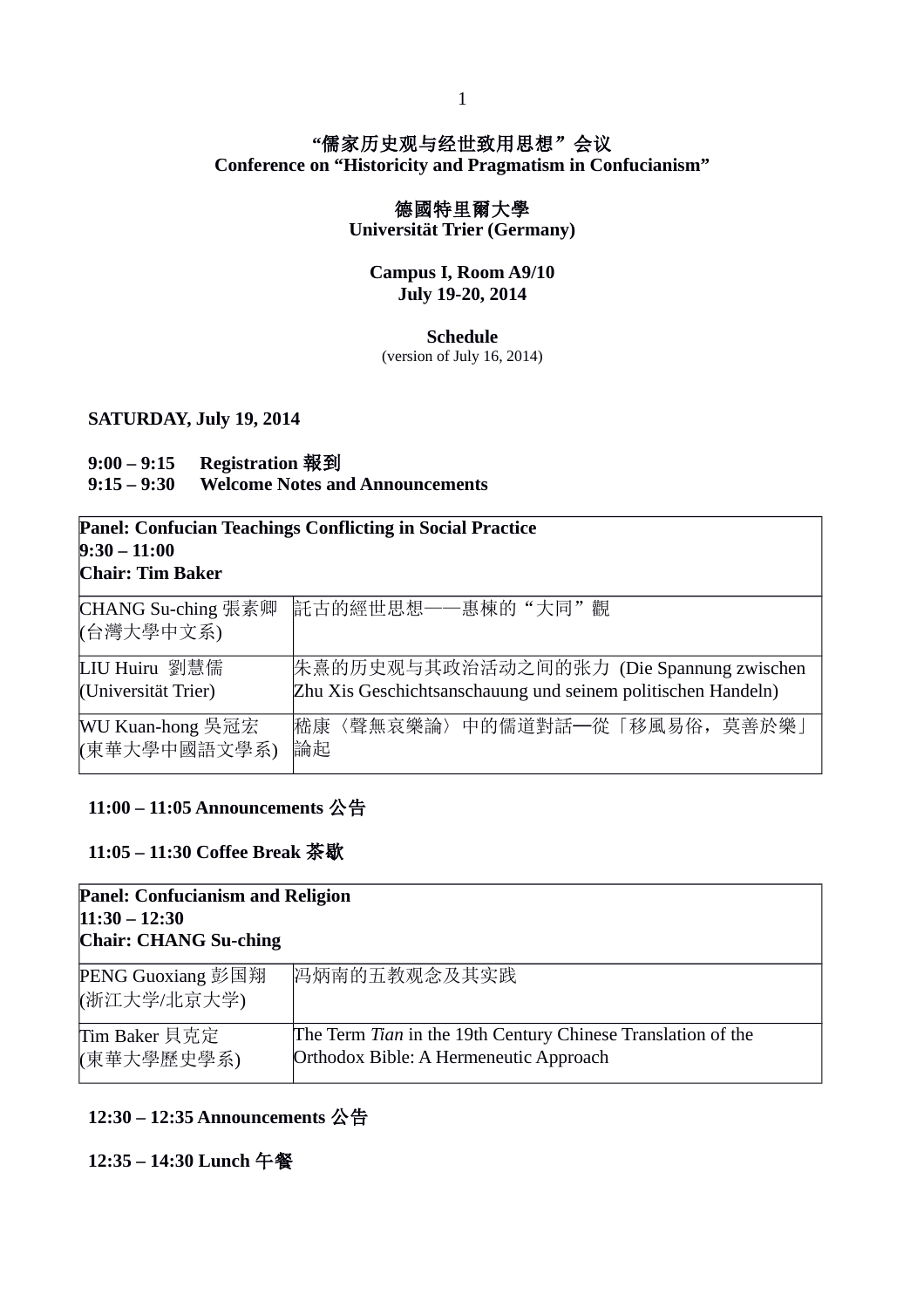| <b>Panel: 20th Century Confucianism</b>                         |                                                                                                                                                                                   |
|-----------------------------------------------------------------|-----------------------------------------------------------------------------------------------------------------------------------------------------------------------------------|
| $14:30 - 16:00$                                                 |                                                                                                                                                                                   |
| <b>Chair: PENG Guoxiang</b>                                     |                                                                                                                                                                                   |
| YU Hong 于宏<br>(Universität Münster)                             | 百慮一致,其揆一也 (Hunderte von Gedanken führen zur gleichen<br>Idee, weil die Maßstäbe dafür die gleichen sind)                                                                          |
| Rafael Suter<br>(Universität Zürich, Asien-<br>Orient-Institut) | Geschichtsvergessenheit? Geschichtsschreibung von ausserhalb der<br>Geschichte: Das intituitive Moralwissen als archimedischer Punkt in<br>der Philosophiegeschichte Mou Zongsans |
| Sandra Gilgan<br>(Universität Trier)                            | Liu Shuxians Beitrag zu einer globalen Ethik                                                                                                                                      |

# **16:00 – 16:30 Coffee Break** 茶歇

| <b>Panel: Song and Qing Scholarship</b><br>$16:30 - 18:00$<br><b>Chair: YU Hong</b> |                                                                          |
|-------------------------------------------------------------------------------------|--------------------------------------------------------------------------|
| LIN Sufen 林素芬<br>(慈濟大學東方語文學系)                                                       | 張九成的聖王史觀與經世思想                                                            |
| TSAO Mei-shiou 曹美秀<br>(台灣大學中文系)                                                     | 阮元與古文尚書                                                                  |
| Christian Soffel<br>(Universität Trier)                                             | Rebirth of Confucian Sages as Means of Dehistorization<br>儒家「聖人復生論」與歷史超脫 |

# **18:00 – 18:05 Announcements** 公告

**18:30 – 21:00 Dinner** 晚餐 **(Dolce Vita)**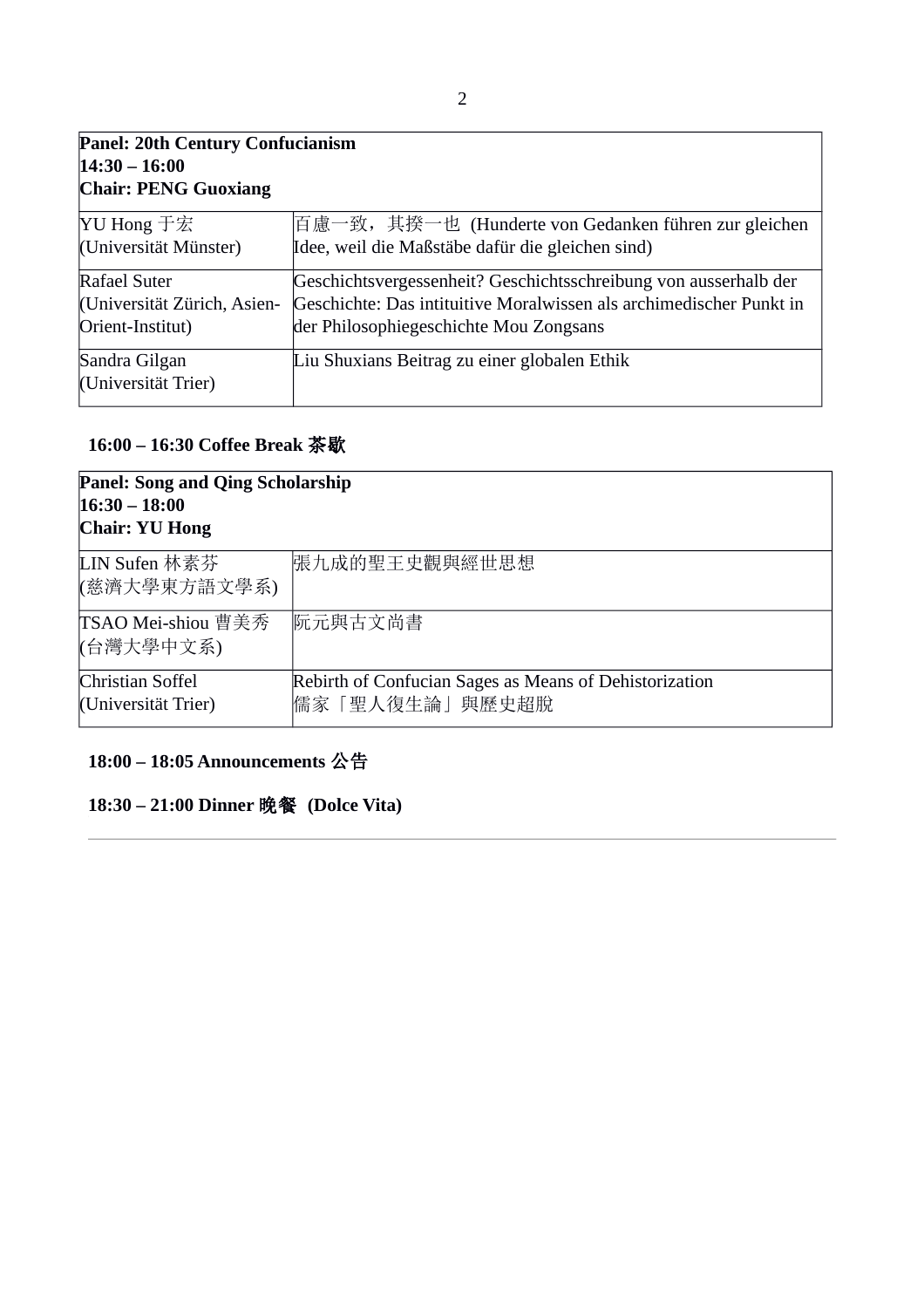### **SUNDAY, July 20, 2014**

# **9:15 – 9:30 Registration** 報到

| <b>Panel: Confucian Teachings in a Historical Dimension</b><br>$9:30 - 11:00$<br>Chair: DU Lun |                                                                                                                             |
|------------------------------------------------------------------------------------------------|-----------------------------------------------------------------------------------------------------------------------------|
| ZHANG Jiacai 张加才<br>(北方工业大学)                                                                   | 懦家历史意识研究 (Reflections on Confucian Historical<br>Consciousness)                                                             |
| ZHU Kangyou 朱康有<br>(国防大学)                                                                      | 退化、循环与升华: 中国历史哲学的构建历程 (Degeneration,<br>Repetition and Progression: The Reconstruction of Chinese Philosophy<br>of History) |
|                                                                                                | 論文宣讀人: 杜芳芳(北京中国石油大学)<br>This paper will be read by DU Fangfang                                                              |
| WANG Jie 王杰<br>(中共中央党校)                                                                        | 简子历史哲学论纲 (Outline of the Historical Philosophy of Xun Zi)                                                                   |

## **11:00 – 11:30 Coffee Break** 茶歇

| <b>Panel: Law and Economics</b><br>$11:30 - 12:30$<br>Chair: GE Rongjin |                                                    |
|-------------------------------------------------------------------------|----------------------------------------------------|
| SHAN Chun 单纯                                                            | 论儒家德治思想的法理意义 (On the Legal Implication of the Rule |
| (中国政法大学)                                                                | of Virtue in Confucianism)                         |
| GOU Junli 苟君厉                                                           | 国学在现代管理中的意义 (The Importance of Chinese Classics in |
| (中央党校)                                                                  | Modern Management)                                 |

## **12:30 – 14:30 Lunch** 午餐

| <b>Panel: Holy Kings</b><br>$14:30 - 15:30$<br><b>Chair: ZENG Zhenyu</b> |                                                                                                                             |
|--------------------------------------------------------------------------|-----------------------------------------------------------------------------------------------------------------------------|
| GE Rongjin 葛荣晋<br>(中国人民大学)                                               | 法先王与法后王——先秦时期的古今之辨 (On the Arguments<br>between the Ancient and the Modern: the Merits and Demerits of Old<br>or New Kings) |
| Duisburg-Essen)                                                          | DU Lun 杜仑  (Universität  圣王理想与君子治国  (Das Ideal der heiligen Herrscher und die<br>Regierung durch die Edlen)                 |

# **15:30 – 15:50 Coffee Break** 茶歇